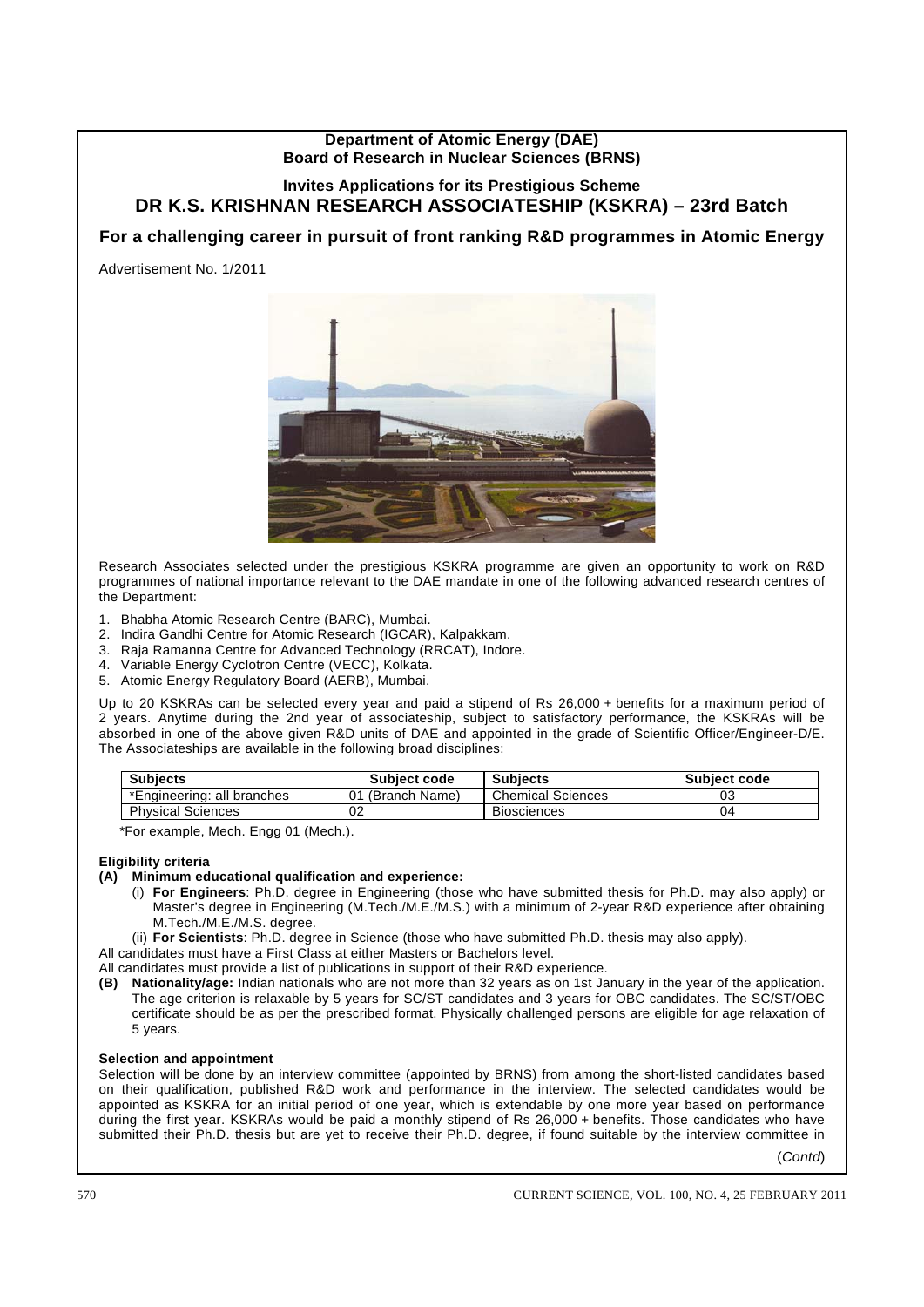view of their expertise and academic record, would be first designated as Research Associate (RA) and paid Rs 16,000 per month (under revision) and only after completion of their Ph.D. and obtaining a provisional certificate, they would be designated as KSKRA and paid Rs 26,000 per month. For all other benefits, their date of joining as RA will be treated as the date of joining KSKRA Scheme. In addition Rs 10,000 per year (under revision) will be paid as Educational Material Allowance. Associates will be provided Hostel accommodation, medical and leave benefits during the Associateship.

#### **Career development**

Anytime during second year of Associateship, subject to satisfactory performance as evaluated by the concerned DAE unit, KSKRAs will be appointed as Scientific Officer/Engineer-D in the Pay Band-3 (PB-3) (Rs 15,600–39,100) plus Grade Pay (GP) Rs 6600 and up to 4 advance increments may be awarded depending upon qualification, experience and performance. Exceptionally brilliant candidates with excellent track record in advanced technologies and having a Ph.D. may be considered for Scientific Officer/Engineer-E in PB-3 with higher GP of Rs 7600. In addition benefits under Performance Related Incentive Scheme (PRIS) as applicable to the scientists and engineers in DAE will also be provided. Total starting emoluments including incentives and allowances at the time of absorption in a Class-A1 city as on 01.01.2011 are more than Rs 50,000 for Scientific Officer/Engineer-D and Rs 54,000 for Scientific Officer/Engineer-E.

The additional benefits on regular appointment for employees and their dependent family are: Conducive environment for working; Knowledge Update Allowance; PRIS incentives; Healthcare scheme and Leave Travel Concession for self and family; Accommodation (subject to availability) with excellent ambience in well developed colony having

- Educational facility for children up to junior college level.
- Créche facility for children of working couple.

#### **How to apply**

- (a) The application should be preferably typewritten on a plain paper as per the pro-forma given in the advertisement for only one of the subjects listed above. Multiple applications received would be rejected.
- (b) Attach only photocopies of the following documents/certificates duly attested by a Gazetted Officer/Head of the Institute (do not enclose original certificates).
	- (i) All degree certificates and mark sheets starting with the eligibility qualification (for example, Ph.D., M.Tech. and B.Tech. or Ph.D., M.Sc., B.Sc.) certificate.
	- (ii) GATE score, GATE subject and GATE year or NET qualification (optional).
	- (iii) Proof of date-of-birth, e.g. CBSE/HSC/SSC/Matriculation certificate.
	- (iv) SC/ST/OBC/Physically Handicapped/DODPKIA certificate, if applicable, as per the prescribed format.
- (c) Affix one passport size photograph on the top right corner of the application and enclose one spare photograph inside the envelope indicated at 'c' above. Append your signatures across both the photographs.
- (d) Postal Order/Demand Draft of Rs 100 as application fee drawn in favour of **Accounts Officer, BARC** payable at Mumbai. SC/ST, Persons with Disabilities, Women candidates and Dependents of Defence Personnel Killed In Action (DODPKIA) are exempted from application fee.
- (e) Persons working under the Central/State Government/Public Sector Undertakings should submit their application through proper channel.
- (f) Enclose 3 envelopes (size  $5'' \times 7''$ ) with complete addresses including PIN code: one envelope for self with phone number and one each for the two referees along with the phone numbers who are familiar with your work. For a letter to be sent to Hindi-belt in India, the address on the envelope should be written in Hindi.
- (g) On the left hand corner of envelope please clearly mark your Subject Code Number and inscribe KSKRA with application due date.
- (h) Send application by Registered Post with Acknowledgement Due Card to the **Deputy Establishment Officer (R-IV)**, 4th floor, Central Complex, Bhabha Atomic Research Centre, Trombay, Mumbai 400 085.
- (i) Applications will be received throughout the year. Selection interviews will be held twice every year.
- (j) The applicants who submit their applications by **15 March** will be called for interview in June and those who submit their applications by **1 September** will be called for interview in December of the same year.

#### **Selection procedure**

Applications will be screened and candidates found suitable will be called to appear for an interview in Mumbai. Preference will be given to those candidates whose research interest and work experience has relevance to the mandate of DAE. Outstation candidates will be paid sleeper class (ordinary) train fare or actual fare, whichever is less. Candidates are advised to come prepared to stay in Mumbai for 2 to 3 days as a requirement of interview. Call letters will be sent to the successful candidates and will be absorbed as KSKRA Associate, if found medically fit.

#### **A brief note on Board of Research in Nuclear Sciences**

Board of Research in Nuclear Sciences (BRNS) is an advisory body to recommend financial assistance to universities/institutions/laboratories with the objective to encourage and promote scientific research in areas of

(*Contd*)